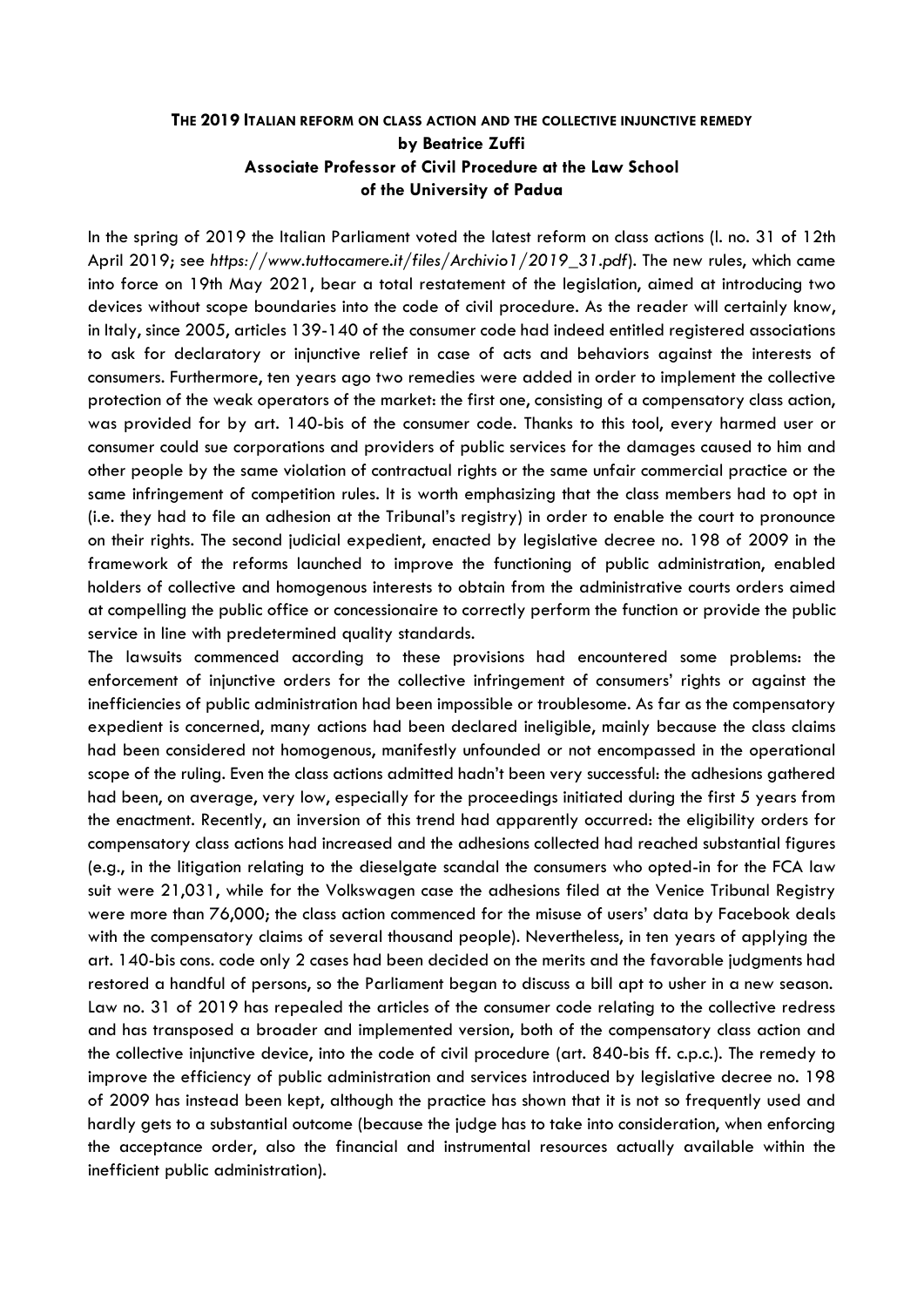### **The two new weapons against massive infringements of rights: a) the compensatory class action: no more scope boundaries, but still an opt-in scheme**

As far as the compensatory class action is concerned, the new placement in the code of civil procedure and the standing rules make clear that it is an useful device to front any massive infringement of homogenous rights, not only consumers' or users' rights. Both private companies and providers of public services could be sentenced to refund or compensate the damages provoked to many people in connection to illicit acts and behaviors implemented in the performance of their activities (see art. 840 bis, subsections 1-3). This important modification has been counterbalanced with the conservation of the admissibility stage, which warrants a judicial check on the 4 eligibility criteria imposed for class actions: the manifest soundness of the cause of action, the homogeneity of claims, the plaintiff's adequacy and the absence of conflicts of interests. If one or more of these standards are not met, the claim is dismissed and cannot attain a decision on the merits. Also the opt-in mechanism has been preserved, but the time lapse for adhesions has been redoubled, because it is possible to file them not only after the eligibility order, but also following the judgment declaring the defendant's liability (see art. 840-ter subsections 4-6).

In brief, the new class proceedings can be divided into four stages.

- 1) The action can be launched by an individual (who is part of the putative class) or by an organization/association enrolled in a public registry, before the Tribunal of the defendant's headquarters. The plaintiff's recourse and the judicial decree for the assignment of the first hearing are to be noticed in the specific page of the Ministry of Justice's website.
- 2) The company sued has to present its defenses 10 days before the scheduled hearing. Within 30 days from it, the Tribunal shall pronounce upon the admissibility criteria. The order issued can be challenged before the Court of Appeal. If the claim is maintained, a first deadline to file the adhesions of other class members will be established.
- 3) The stage relating to the adjudication of defendant's liability takes then place: the Tribunal proceeds in the manner it considers the most appropriate, avoiding worthless formalities and adopting the relevant evidentiary orders. The company responsibility can be ascertained also on the basis of statistical data or precise and consistent clues. At the plaintiff's request the Tribunal may order the counterparty to disclose all the facts and the evidence apt to ground his case. If the claim is accepted, the judgment will sentence the company to compensate the plaintiff (when he is an individual) and will define the elements characterizing the class member's rights, establishing a second (and last) deadline for the filing of adhesions. In the same decision the Tribunal shall appoint a delegated judge and a class representative for the distribution proceedings.
- 4) The following stage will thus cover all the activities necessary for the recovery of opted-in class members' rights. Within 120 days from when the 2nd time lapse for the adhesions has expired, the defendant is burdened to take a position or to raise objections in relation to the facts alleged as grounds of the individual claims: the circumstances not specifically contested are indeed to be considered as true. A distribution project shall then be presented by the class representative in order to enable the delegated judge to award (or not) the sums due to every class member. In the case of not spontaneous fulfilment of this payment order, the class representative may promote a collective enforcement proceedings.

The innovating contributions of the 2019 law can be summarized in five points. The new statute has indeed tried to boost the expedient through the addition of *(I)* a discovery tool (see art. 840-quinquies, subsection 5, c.p.c.), of *(II)* collective distribution and *(III)* enforcement stages (articles 840-octies and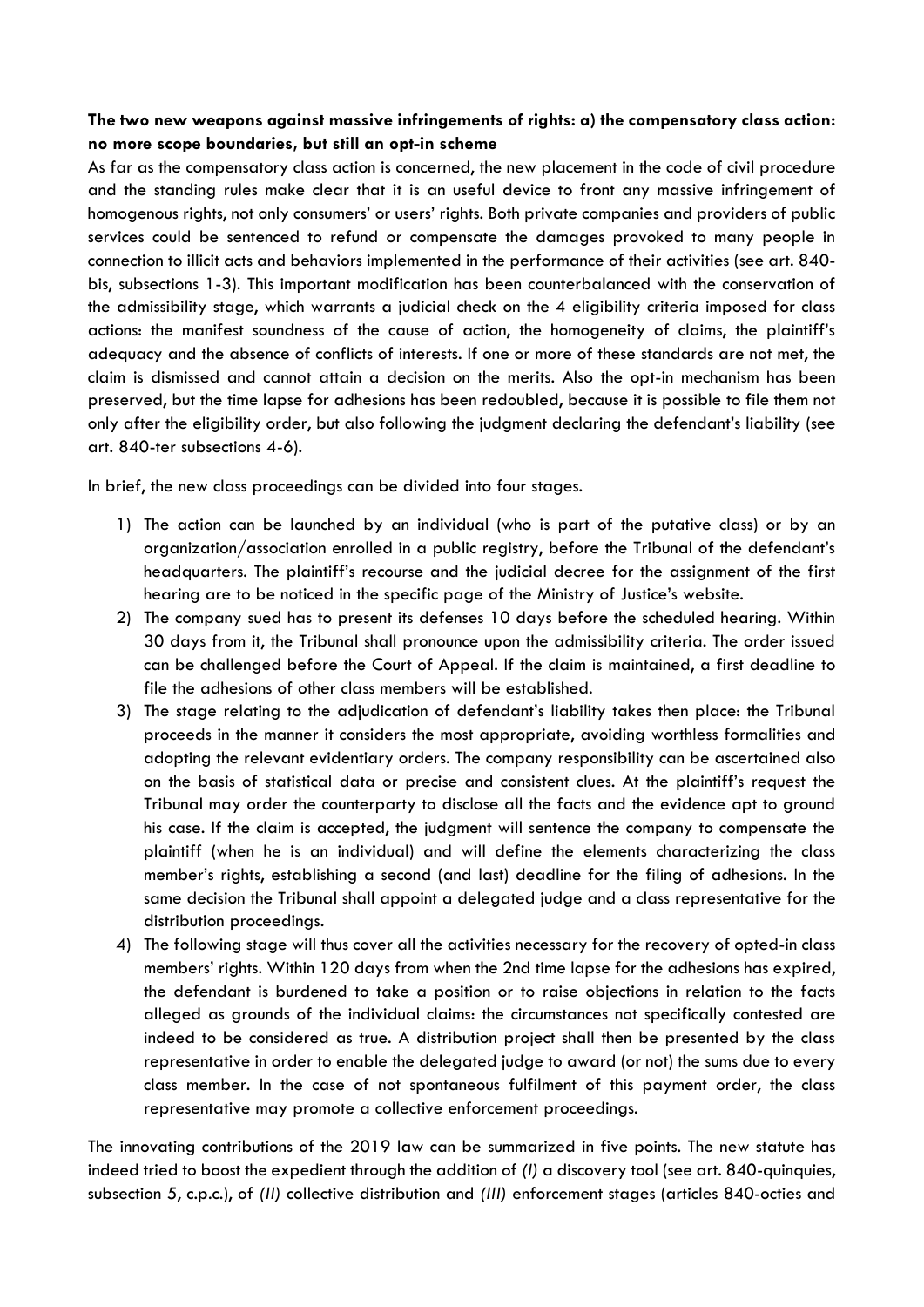840-terdecies c.p.c.), *(IV)* of incentivizing rules for costs and fees (article 840-novies c.p.c.) and *(V)* of more detailed chances for settlements (articles 840-bis, subsection 6, and 840-quaterdecies c.p.c.). Nevertheless, not all these mechanisms seem to be sufficiently equipped to attain the goal of improving the class action effectiveness.

#### **b) The collective injunctive device: at the same time too broad…and too narrow**

The device provided for in the new article 840-sexiesdecies c.p.c. lets every stakeholder sue corporations or providers of public services for the cessation or inhibition of illicit conducts or acts carried out to the detriment of a plurality of individuals or entities. The wording used by the Legislator is, to an extent, inaccurate, because the referral of the first subsection to positive behaviours is then followed by the mentioning not only of commissive but also of omissive conducts and this could bring about the risk of some overlap with the class action operational scope. On the other hand, while standing for plaintiffs has been indiscriminately enlarged ("everyone", but also enrolled associations and no-profit organizations can take the initiative), professionals are not indicated as possible defendants, with the inexplicable choice to take a step back compared to the collective injunctive device ruled by the consumer code. In case of claim acceptance, the court may issue, on the plaintiff motion, also coercive measures, i.e. penalties (*astreintes*) for non- or delayed compliance of cease orders and prohibitory injunctions.

### **The first lawsuits launched according to the new rules**

Since the enactement of Law no. 31 of 2019 no compensatory class litigation has been commenced, while only one collective injunctive action has been brought: some trade unions sued the City of Rome for hiring the employees of municipal crèches on limited-term contracts, instead of permanent contracts: you can find more information at the [Portale Servizi Telematici. Class Action -](https://pst.giustizia.it/PST/it/pst_2_16.wp?previousPage=search_results) Azioni di Classe (giustizia.it), the section of the Ministry of Justice's website where acts, settlements and decisions about these proceedings are noticed.

#### French text

### **La réforme italienne de 2019 sur l'action d'indemnisation de classe et l'action collective en cessation.**

Au printemps de 2019, le Parlement italien a voté la dernière réforme sur les recours collectifs (L. n ° 31 du 12 avril 2019; voir https://www.tuttocamere.it/files/Archivio1/2019\_31.pdf). Les nouvelles règles, qui sont entrées en vigueur le 18 mai 2021, entraînent une reformulation totale de la législation, visant à introduire deux moyens sans limites applicatives dans le code de procédure civile. Comme vous le savez, en Italie, depuis 2005, les articles 139 à 140 du code de la consommation autorisent en effet les associations enregistrées à demander des jugements de cessation ou à caractère injonctif en cas d'actes et de comportements contraires aux intérêts des consommateurs. En outre, il y a dix ans, deux autres remèdes judiciaires ont été ajoutés pour mettre en œuvre la protection collective des opérateurs faibles du marché: le premier, consistant en un recours collectif pour l'indemnisation, était prévu à l'art. 140-bis du code de la consommation. Grâce à cette procédure, chaque utilisateur ou consommateur peut poursuivre des entrepreneurs et des fournisseurs de services d'utilité publique pour les dommages causés à sa personne et à autrui par la même violation de droits contractuels ou la même pratique commerciale déloyale ou la même infraction aux règles de concurrence. Il convient de souligner que les membres du groupe doivent souscrire (c'est-à-dire qu'ils doivent déposer une adhésion auprès du greffe du Tribunal) afin de permettre au tribunal de se prononcer sur leurs droits.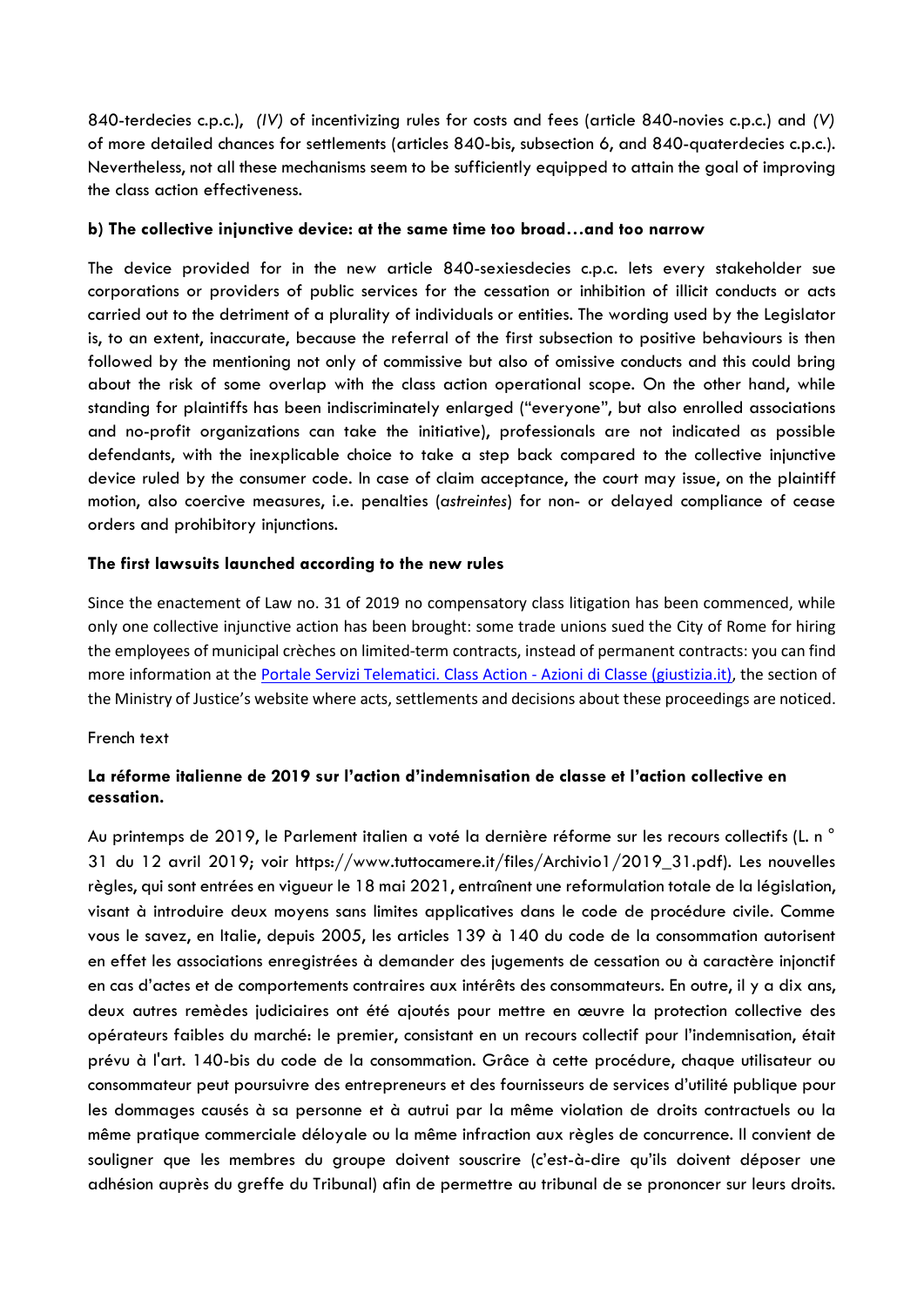Le deuxième expédient judiciaire, promulgué par le décret législatif no. 198 de 2009 dans le cadre des réformes lancées pour améliorer le fonctionnement de l'administration publique, permit aux titulaires d'intérêts collectifs et homogènes d'obtenir des tribunaux administratifs des décisions visant à contraindre l'administration publique ou le concessionnaire à exercer correctement sa fonction ou à fournir le service public conformément aux normes de qualité prédéterminées.

Les procès intentés conformément à ces dispositions ont rencontré quelques problèmes: l'application des ordonnances en cessation pour violation collective des droits des consommateurs ou contre les inefficiences de l'administration publique a été impossible ou gênante. En ce qui concerne l'expédient d'indemnisation, plusieures actions ont été déclarées inadmissibles, principalement parce que les demandes ont été considérées comme non homogènes, manifestement sans fondement ou non comprises dans la portée opérationnelle de la norme. Même les demandes collectives admises n'ont pas eu beaucoup de succès: les adhésions recueillies ont été, en moyenne, peu nombreuses, en particulier pour les procédures entamées au cours des cinq premières années à compter de la promulgation. Récemment, cette tendance semblait invertie: les ordonnances d'éligibilité avaient augmenté et les adhésions collectées avaient atteint des chiffres importants (par exemple, quant aux procès collectifs déclenchés par l'affaire *Dieselgate*, 21.031 consommateurs ont adherés à l'action de classe contre FCA, environ 76.000 personnes ont déposé leur adhésions pour le procès de classe contre VW; la procédure collective intentée contre l'utilisation abusive des données par Facebook traitera des demandes d'indemnisation de plus de 28.000 utilisateurs). Néanmoins, seuls 2 cas ont été jugés sur le fond et les jugements favorables ont indemnisé une poignée de personnes. Le Parlement a donc commencé à débattre d'un projet de loi susceptible d'inaugurer une nouvelle saison.

La Loi no. 31 de 2019 a abrogé les articles du code de la consommation relatifs au recours collectifs et a transposé une version plus efficace et au champ applicatif général, à la fois de l'action d'indemnisation de classe et de l'action en céssation collective, dans le code de procédure civile (art. 840-bis ff cpc). Au contraire, le remède visant à améliorer l'efficacité de l'administration et des services publics introduit par le décret législatif no. 198 de 2009 a été conservé, bien que dans la pratique il soit peu utilisé et aboutisse rarement aux résultats satisfaisants (car le juge doit prendre en compte, lors de l'exécution de l'ordonnance d'acceptation, les ressources financières de l'administration publique inefficace).

# **Les deux nouvelles armes contre les violations massives des droits: a) l'action de classe n'a plus de limites applicatives, mais il s'agit toujours d'un modèle** *opt-in*

En ce qui concerne l'action d'indemnisation de classe, le nouveau positionnement dans le code de procédure civile et les règles sur la qualité pour agir indiquent clairement que ce sera un moyen utile pour faire face à toute atteinte massive aux droits homogènes, pas seulement aux droits des consommateurs ou des utilisateurs. Les entreprises privées et les fournisseurs de services publics pourraient être condamnés à rembourser ou à indemniser les dommages causés à de nombreuses personnes en raison d'actes illicites et de comportements mis en œuvre dans l'exercice de leurs activités (voir art. 840-bis, par. 1-3, c.p.c.). Cette modification importante a été contrebalancée par la conservation du stade de recevabilité, ce qui justifie un contrôle juridictionnel des 4 critères d'éligibilité imposés aux demandes collectives: le manifeste manque de fondement, l'homogénéité des droits enfreints, l'adéquation du demandeur et l'absence de conflits d'intérêts. Si une ou plusieurs de ces conditions ne sont pas respectées, la demande est rejetée et ne peut aboutir à une décision sur le fond.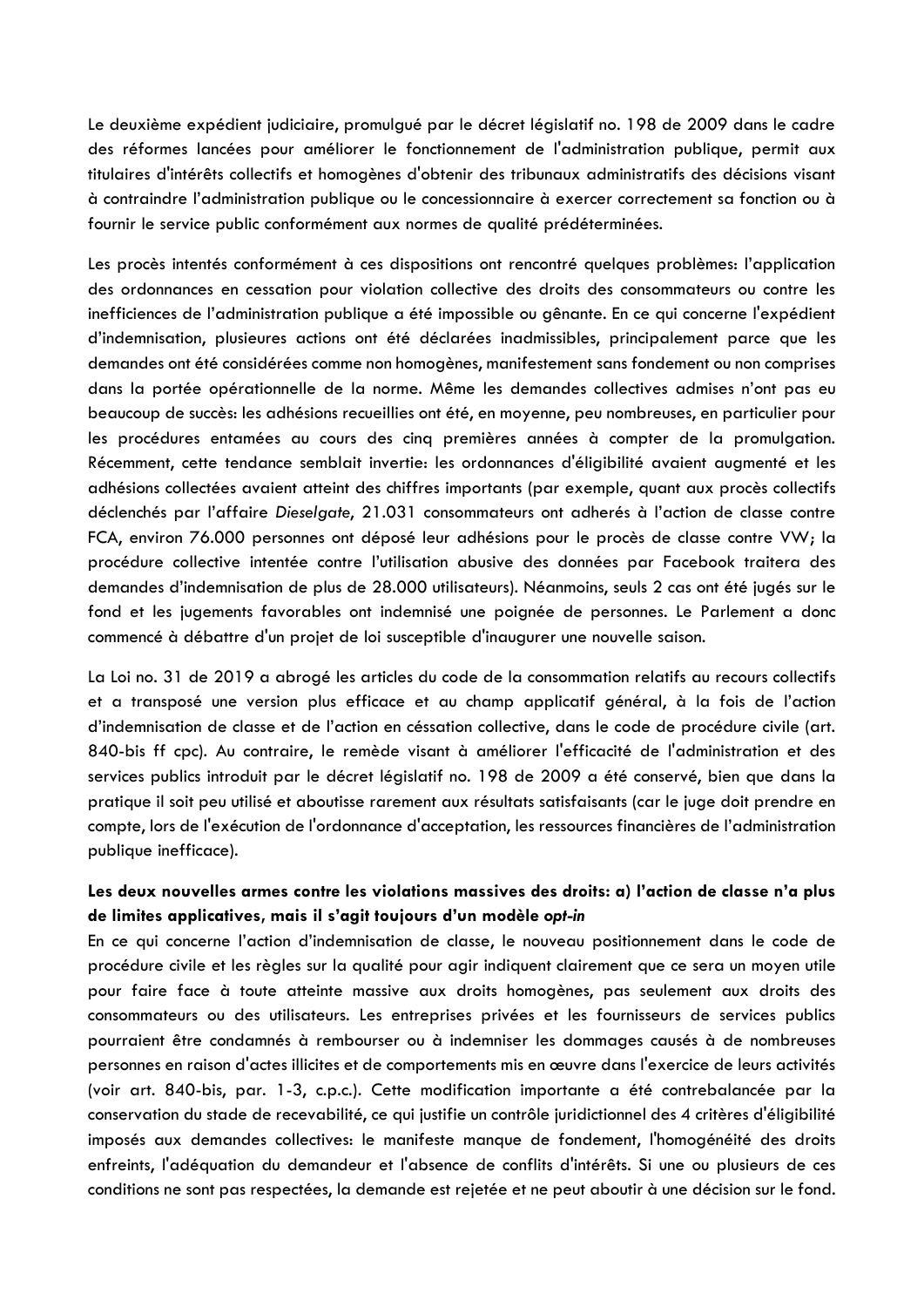Le mécanisme de opt-in a également été préservé, mais le délai d'adhésion a été redoublé, car il est possible de déposer les adhésions non seulement après la décision d'éligibilité, mais également après le jugement déclarant la responsabilité du défendeur (voir art. 840-ter, par. 4-6, c.p.c.).

En résumé, la nouvelle procédure pour l'indemnisation de classe s'articule en quatre étapes.

- 1) L'action peut être intentée par un individu (qui fait partie du groupe des personnes endommagées) ou par une organisation / association inscrite dans un registre public, devant le tribunal du siège du défendeur. Le recours du demandeur et le décret judiciaire portant la fixation de la première audience doivent être publiés dans le site du ministère de la Justice.
- 2) Le défendeur doit présenter sa mémoire en défense 10 jours avant l'audience prévue. Dans les 30 jours qui suivent, le Tribunal se prononcera sur les critères de admissibilité. L'ordonnance peut être contestée devant la Cour d'appel. Si la demande est récevable, un premier délai pour déposer les adhésions des autres membres de la classe sera fixé.
- 3) La phase relative à la détermination de la responsabilité du défendeur a ensuite lieu: le Tribunal procède de la manière qu'il considère la plus appropriée, en évitant les formalités inutiles et en adoptant les ordonnances relatives aux preuves pertinentes. La responsabilité de l'entreprise peut également être déterminée sur la base de données statistiques ou d'indices précis et cohérents. Sur réquête du demandeur, le Tribunal peut ordonner au défendeur de indiquer tous les faits et produire tous les éléments de preuve pertinents. Si la demande est acceptée, le jugement condamnera la société à indemniser le demandeur (lorsqu'il s'agit d'un individu endommagé) et définira les éléments caractérisant les droits du membres de la classe, en établissant un deuxième (et dernier) délai pour le dépôt des adhésions. Dans la même décision, le Tribunal nomme un juge délégué et un représentant de la classe pour la procédure d'indemnisation.
- 4) L'étape suivante couvrira donc toutes les activités nécessaires afin que les créances de tous le adhérents soient honorées, si elles sont fondées. Dans un délai de cent vingt jours à compter de l'échéance du deuxième délai d'adhésion, le défendeur est tenu de prendre position ou de soulever des objections quant aux faits allégués aux motifs des demandes individuelles: les circonstances non expressément contestées peuvent etré considerées comme vraies. Un projet de distribution doit ensuite être présenté par le représentant de classe afin de permettre au juge délégué d'attribuer (ou non) les sommes dues à chaque adhérent. En cas d'exécution non spontanée de cet ordre de paiement, le représentant de classe peut commencer une procédure d'exécution collective.

Les contributions innovantes de la loi de 2019 peuvent être résumées en cinq points. La nouvelle loi a en effet tenté de renforcer le remède en ajoutant *(I)* un moyen de discovery (voir art. 840 quinquies, par. 5, c.p.c.), *(II)* des stades de distribution et *(III)* d'execution collectives (articles 840 octies et 840-terdecies c.p.c.), *(IV)* des incitations en termes de coûts et frais (article 840-novies c.p.c.) et *(V)* majeures chances de règlement à l'amiable (articles 840-bis, par. 6 et 840 quaterdecies c.p.c.). Néanmoins, tous ces mécanismes ne semblent pas être suffisamment équipés pour atteindre l'objectif d'amélioration de l'efficacité de l'action d'indemnisation de classe.

### **b) L'action collective en céssation: à la fois trop large et trop étroite**